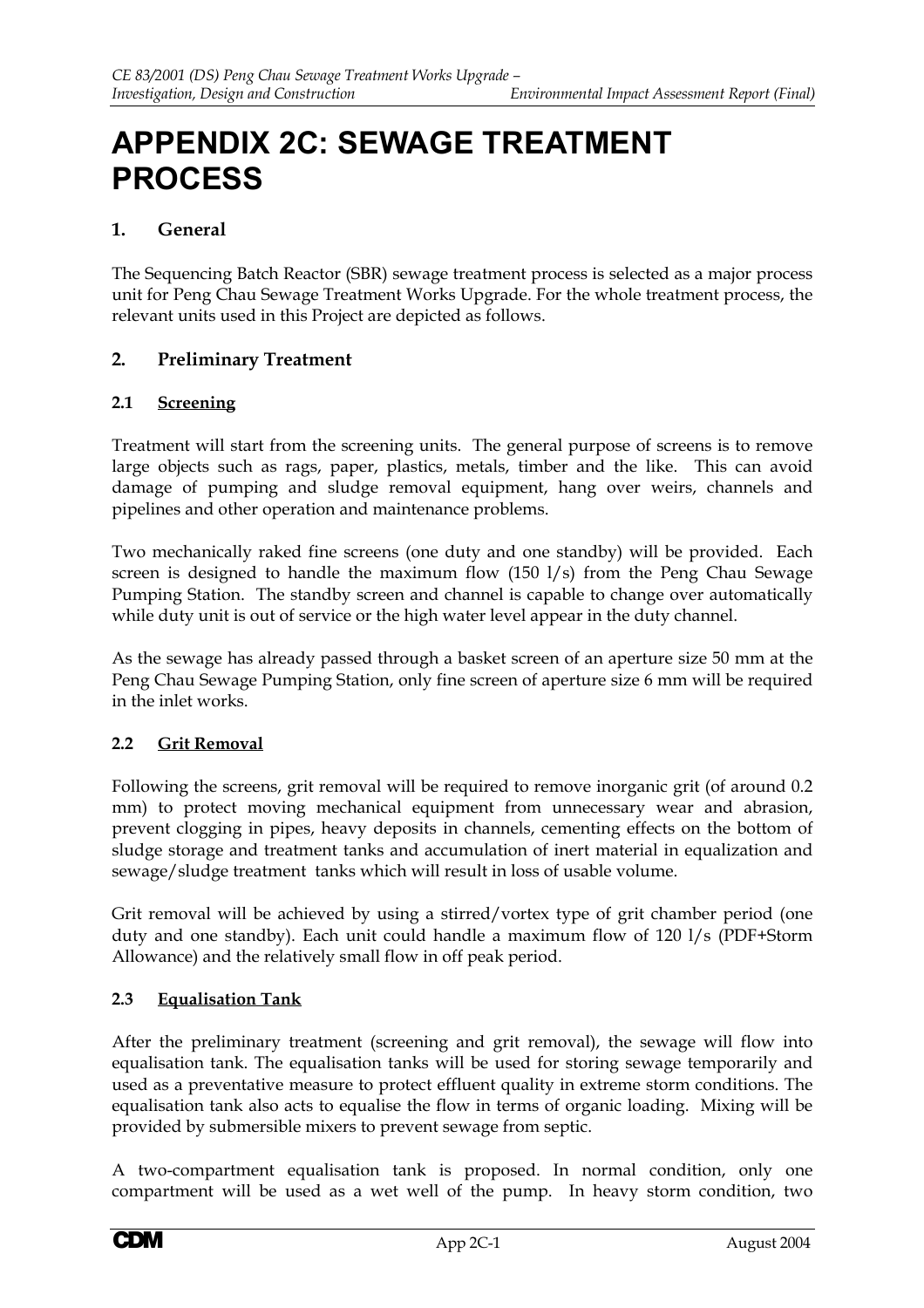compartments, with capacity of 1,000  $\text{m}^3$ , will be used to temporary store the flow exceeding the capacity of the SBR.

When the SBR is not available to receive sewage, the screened and de-gritted sewage will be temporary stored in the equalisation tank and pumped when SBR is ready to receive the sewage. The equalisation tank will be design to allow flows by gravity, if possible, to the SBR tank. It could save the energy/cost on pumping for re-lift the sewage from equalisation tank.

The two-compartment design could facilitate the maintenance of equalisation tank without affect the normal operation and avoid higher pumping energy to lift the sewage which is always at low level due to a large area of a single compartment's equalisation tank.

# **2.4 Pumping Station**

A pumping system may be required to provide sufficient hydraulic head to lift the sewage from the equalisation tank to the SBR. There are two submersible pumps (one duty and one standby) installed inside the equalisation tank. Each pump could handle 55 l/s (PDF) or the flow required to match with the SBR filling cycle. The function of automatic change over in case of the duty unit is out of function will be included in the design.

# **3. Sequencing Batch Reactor Biological Treatment**

The screened and degritted sewage will be treated in the SBR. There are four SBR tanks. They could handle peak flow of  $4740 \text{ m}^3/\text{d}$  (3 x ADWF). In case of one tank is out of service, the equalisation tank will temporary store the flow exceeding the SBR's capacity during the peak flow. During off peak period, the reminder three units will treat the sewage stored in the equalisation. In the SBR reaction tank, complete metabolism of the adsorbed materials occurs during the treatment cyclic. The SBR operation will be automatically controlled by the SCADA/PLC system in a pre-determined cycle. The treatment can be operated in different cycle times to enable operational flexibility. For normal operation, the operation consists:

(1) Filling Phase

Filling phase starts from sewage influent and ends at having the desired volume ready for starting the reaction phase. In this phase, the aeration, mixing and settling could occur to achieve different treatment targets.

(2) Aeration Phase

Aeration is provided to meet the process oxygen demand for carbonaceous oxidation, nitrification and for mixing. The diffusers located at the bottom of basin are provided to supply air in each basin. A dissolved oxygen (DO) sensor is usually employed for aeration control to maintain appropriate DO level to enhance simultaneous nitrification-denitrification.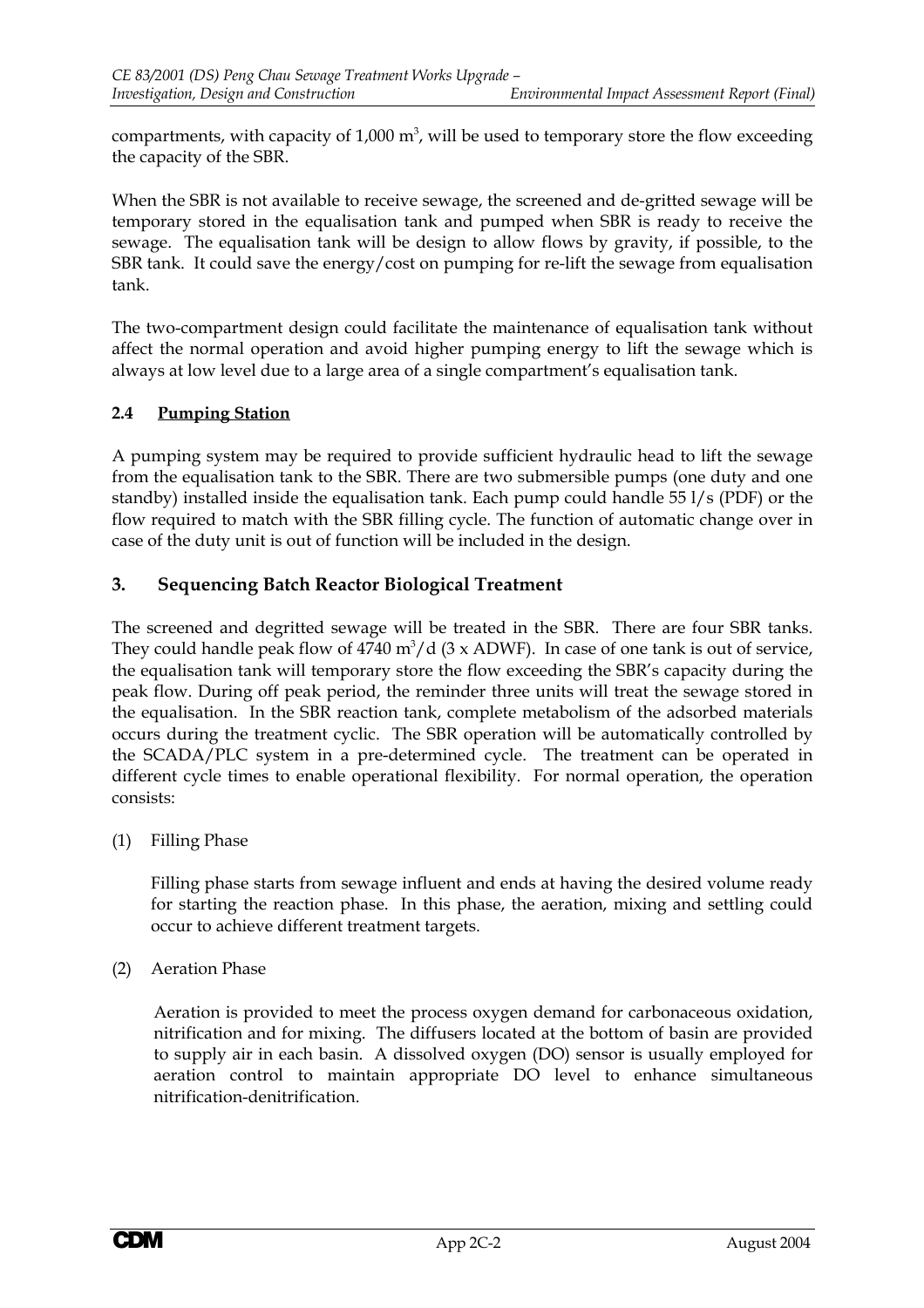#### (3) Settlement Phase

Immediately after the aeration, settlement/clarification occurs. Once aeration has stopped, the sludge settles. The conditions in the basin become anoxic. Further carbonaceous oxidation and denitrification occur during this phase.

(4) Decant Phase

Following the settlement phase, the decant sequence is initiated to skim-off the clear, treated liquor. The supernatant is skimmed-off by a surface skimming decanting system including a mechanical actuator. The decanter is sized to ensure uniform skimoff rate without disturbance of the settled sludge interface. Adequate buffering distance will be incorporated in basin depth between the bottom water level and the sludge blanket.

Carbonaceous oxidation and denitrification continue to occur during this phase. Surplus sludge is wasted to the sludge thickener during this phase. This is accomplished using the submersible desludge pump with proper flow control.

At the end of the decanting phase, the cycle is repeated with the start of filling.

# **4. Others**

## **4.1 Effluent Pumping Station, if required**

If the hydraulic level of the effluent from the SBR tanks is lower than that in chlorine contact tank (CCT), the effluent pumping station will be required. It will provide not only a balancing capacity for decanted flows from SBR tanks but also lifting the hydraulic gradient to that in CCT. The pumps will be designed to handle the maximum decanted flow before next start of decanting cycle.

## **4.2 Chlorination and Dechlorination**

The treated effluent will be disinfected through the chlorine contact tank. Although the effluent is treated, it contains many types of human enteric organisms that are associated with various waterborne diseases. Disinfection can selectively destruct the disease-causing organisms in the sewage effluent. The chlorine contract tank and the associated chemical dosing facilities will be designed to meet the *E.coli* criteria of ≤ 1000 /100 mL (geometric mean).

The Sodium hypochlorite solution (at 7%) is proposed. An average dosage of 5 mg/L and peak dosage of 10 mg/L will be designed to dose at the inlet pipe of chlorine contact tank to mix with the effluent from SBR. A chlorine contact time of 45 minutes under the average flow (or 15 minutes for the peak flow) will be used for the design.

The effluent from chlorine contact tank will flow to the dechlorination chamber in which sodium bisulphite solution (at 38%) with an average dosage of 1.5 mg/L and peak dosage of 4 mg/L is proposed for dechlorination of the effluent to meet the effluent quality requirement of residual chlorine less than 1 mg/L prior to outfall discharge.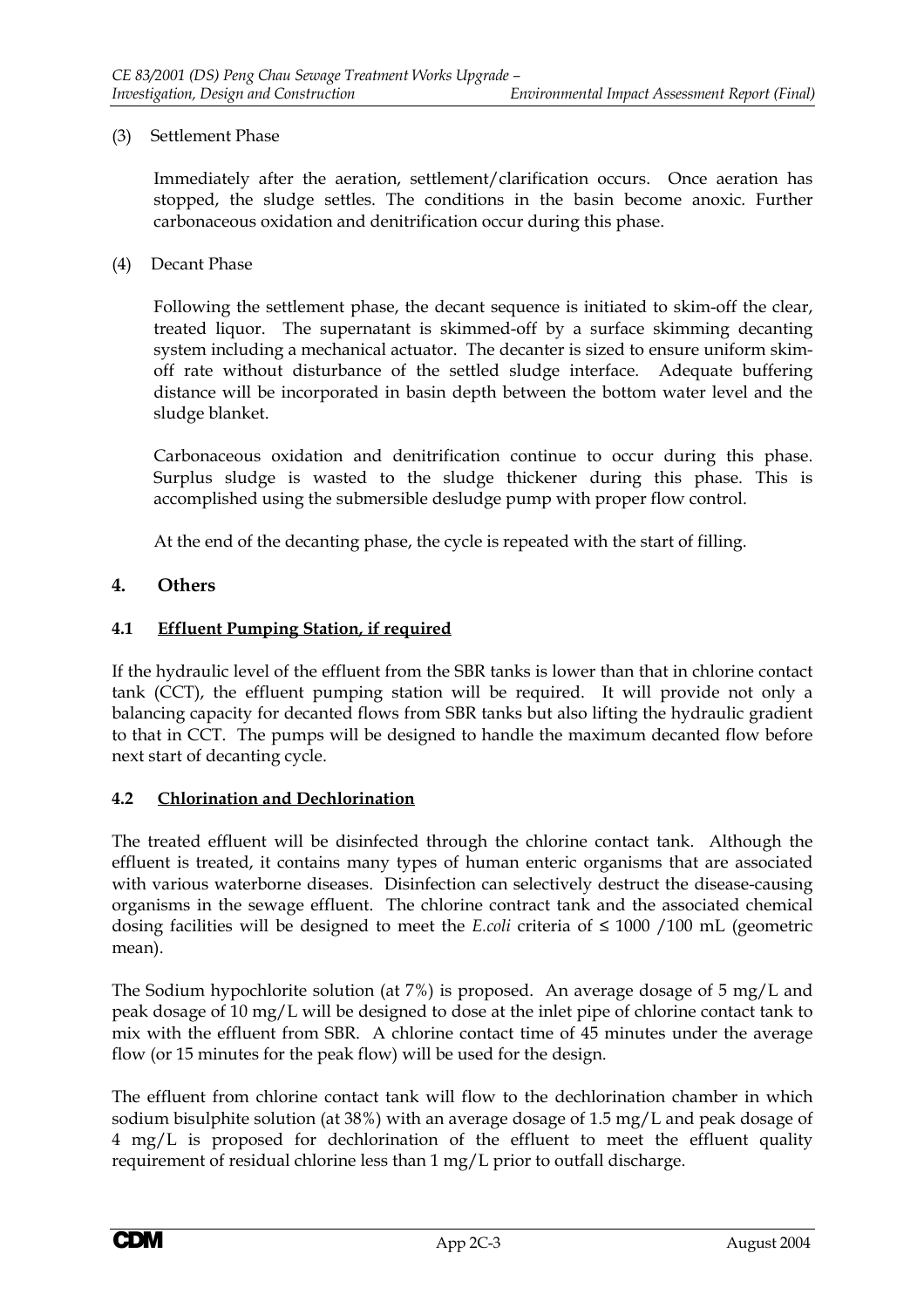There are two hypochlorite dosing pumps (one duty and one standby) and two bisulphite dosing pumps (one duty and one standby), they are responsible to convey their corresponding chemicals from the respective storage tanks to their dosing points.

#### **4.3 Submarine and Emergency Outfalls**

The proposed submarine and emergency outfalls with approximately 100 m and 40 m long extend from the western coast of Tai Lei Island respectively will finally convey the effluent to offshore. Six diffusers with 100mm in diameter will be provided on the outfall pipe with 250mm in diameter in order to obtain the minimum dilution ratio of above 80 in the normal condition.

#### **4.4 Return Liquor Pumping Station (RLPS)**

The return liquor pumping station is designed to act as a buffer for receiving all equipment drains from screening compactor, grit classifier, sludge dewatering units and etc. It also receives the process tank drains from grit chamber, SBR basin, sludge storage and treatment tanks and chlorine contact tank. Two submersible pumps (one duty and one standby) are designed and located in the wet well of RLPS for pumping the liquid back to the equalization tank. We will consider to combine this with the equalization tank during the detailed design stage, if possible.

#### **4.5 Screenings Handling**

The screenings removed by the screens will be conveyed to a storage skip directly or through a conveyor and screening washpactor. The screenings washpactors are to provide a function of washing and compacting of screenings. In case of conveyor or washpactor failure, their standby units will automatically switch over to take their normal duty.

## **4.6 Grit Handling**

The grit slurries from the girt chamber will be pumped to grit classifier by two grit pumps (one duty and one standby). The grit classifier is to perform grit washing and classifying to remove the organic substance attached on the grit so that the odour from grit can be minimised. The classifier will then convey the washed grit to wheeled storage skip.

## **4.7 Sludge Handling and Disposal**

#### *4.7.1 Sludge Thickener*

The surplus (waste) sludge from SBR basins will be pumped to the sludge thickener. Two thickener tanks will receive the sludge, which contains large volumes of water. Thickening of sludge is used to concentrate the solids and reduce the volume. The thickened sludge requires less tank capacity and chemical dosage for stabilization and smaller pipe and pumping equipment for transport. The waste sludge with a concentration of less than 1% will be thickened to about 2-4% concentration through the gravity thickener.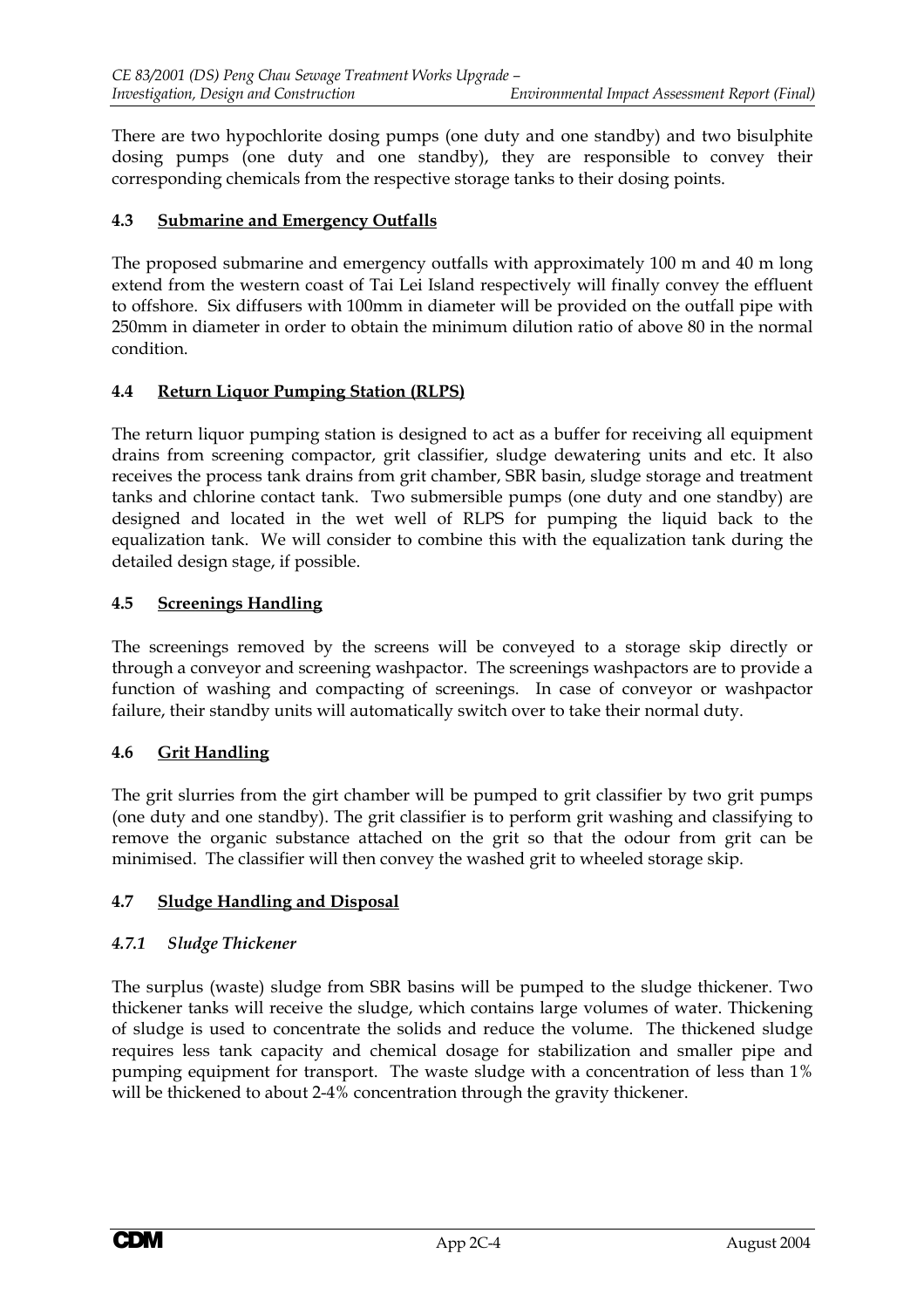# *4.7.2 Sludge Stabilisation*

Two Aerobic Sludge Digestion Tanks (ASDT) will be located at the down stream of gravity sludge thickener and received thickened sludge pumped from thickener tank. Stabilisation can reduce the sludge volume and volatile solids in sludge, lower BOD concentrations in supernatant liquor and production of an odourless, humus-like, biologically stable end product.

Two digestion tanks are designed to hold average production of thickened sludge with 3% solid for 15 days. The sludge will be further digested aerobically in ASDT. The aeration will stop periodically so as to allow the solid to settle and thicken. After a short period of settling time, the supernatant valve mounted on the different level of ASDT's wall will open to discharge the supernatant in ASDT by gravity to the Return Liquor Pumping Station then pumped back to equalisation tank.

# *4.7.3 Sludge Dewatering and Disposal*

Two arrangements of sludge dewatering and disposal, namely sludge export scheme and onsite drying bed dewatering scheme have been considered. Sludge export scheme would involve transporting of wet digested sludge at about 3-5% solids to other designated sewage treatment works for centralised dewatering and disposal. Sludge drying bed is capable of increasing sludge solid contents to 30% and dry sludge can be transported to designated landfill via Peng Chau Refuse Transfer Station.

In the initial operational stage of STW Upgrade, there will be constraints on land availability for constructing sludge dewatering facility such as drying bed. However, it is expected that the inflow is below the design capacity, due to the time lapse of household sewerage connection works. Accordingly, the sludge volume generated is estimated to be small and it would be more cost effective to adopt sludge export scheme for centralised sludge dewatering and disposal of. After the demolition of unnecessary existing buildings, sludge drying bed with odour control units can be constructed as standby units.

Sludge export scheme would become less cost effective when higher volume of sludge would need to be barged away. In addition, this scheme would also be constrained by the treatment capacity of the designated centralised dewatering facility. In view of the above, DSD may consider switching the sludge export scheme to on-site sludge drying bed scheme as duty dewatering facility. Therefore, installation of odour control units are required. Infrequent sludge export scheme would remain as a backup should breakdown or maintenance of odour mitigated sludge drying bed be occurred.

## **4.8 Instrumentation, Control and Automation System**

A complete, fully functioning, fully automatic SCADA system will be designed for the full process of upgraded Peng Chau STW. Each process facility or plant shall be equipped with the dual redundant hot-standby functional processors and associated I/O. All functional process shall be connected with field instrument/device by hardwire and connected with SCADA system through a dual redundant system information network. The existing telemetry panel will be demolished and its existing functions will be incorporated in the SCADA system.